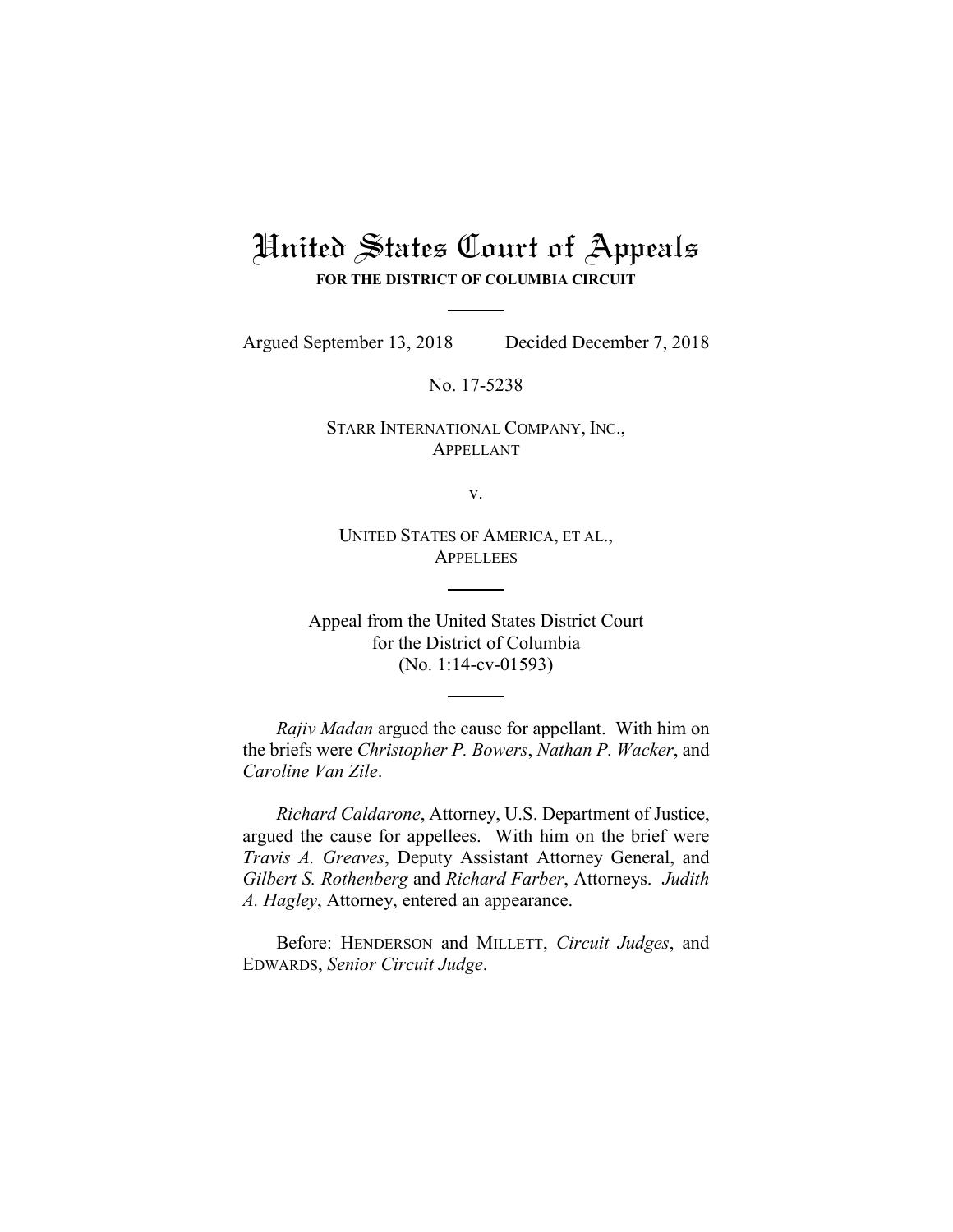Opinion for the Court filed by *Senior Circuit Judge* EDWARDS.

EDWARDS, *Senior Circuit Judge*: Dividends paid by U.S. corporations and received by foreign shareholders are generally subject to a 30 percent withholding tax. *See* 26 U.S.C. §§ 881(a)(1), 1442(a). Bilateral tax treaties between the United States and other nations reduce this tax rate to encourage crossborder investments and allow taxpayers to avoid double taxation. This case concerns an attempt by Swiss-domiciled Starr International Company, Inc. ("Starr") to avail itself of a bilateral tax treaty between the United States and Switzerland to reduce its tax rate on U.S.-source dividend income. *See generally* Convention Between the United States of America and the Swiss Confederation for the Avoidance of Double Taxation with Respect to Taxes on Income, Switz.-U.S., Oct. 2, 1996, S. Treaty Doc. No. 105-8 (1997) ("U.S.-Swiss Treaty" or "Treaty").

Starr is a privately held parent company to various international insurance and financial businesses. After establishing residence in Switzerland in 2006, Starr sought to pay a reduced tax rate under the U.S.-Swiss Treaty. Because Starr did not automatically qualify for treaty benefits, it relied on Article 22(6) of the Treaty, a provision that allows for discretionary tax relief. Article 22(6) states:

A person that is not [otherwise] entitled to the benefits of this Convention . . . may, nevertheless, be granted the benefits of the Convention if the competent authority of the State in which the income arises so determines after consultation with the competent authority of the other Contracting State.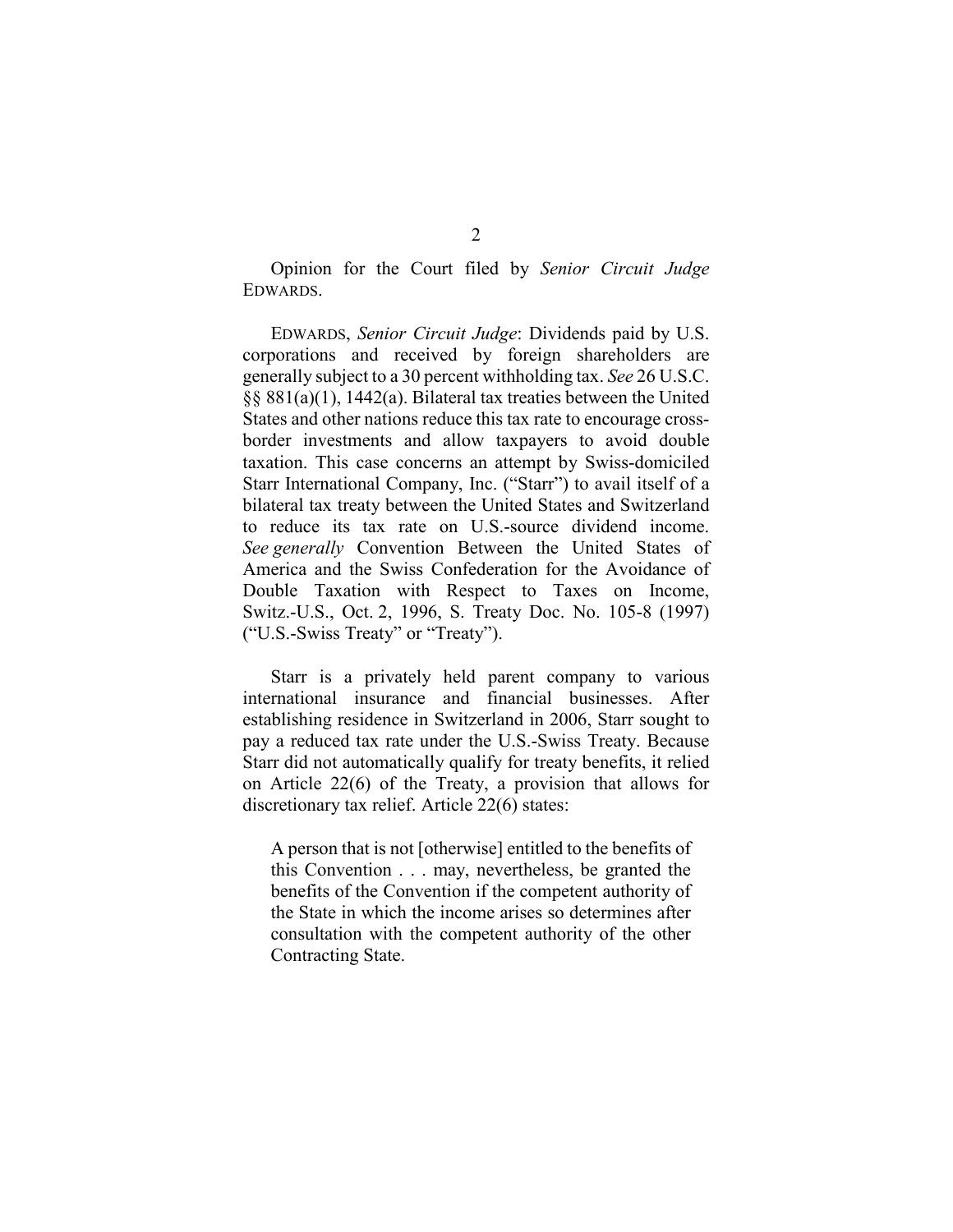U.S.-Swiss Treaty art. 22(6). A Swiss taxpayer will be denied relief under Article 22(6) if the U.S. Competent Authority determines that obtaining benefits under the Treaty was one of the taxpayer's "principal purposes" in establishing itself in Switzerland. Dep't of the Treasury, Technical Explanation of the Convention Between the United States of America and the Swiss Confederation for the Avoidance of Double Taxation with Respect to Taxes on Income ("Technical Explanation") 72.

Starr sought discretionary relief from the U.S. Competent Authority – the Internal Revenue Service ("IRS") Deputy Commissioner for the Large Business and International Division – for the 2007 tax year. The IRS denied Starr's request after concluding that obtaining treaty benefits was a principal purpose of Starr's move to Switzerland. Objecting to this determination, Starr filed a claim for a refund of approximately \$38 million in taxes improperly withheld. Starr then brought suit for a tax refund in the District Court, alleging that the IRS erred in denying Starr benefits under the U.S.-Swiss Treaty.

The District Court dismissed Starr's tax refund claim on the ground that it raised a nonjusticiable political question. *See Starr Int'l Co., Inc. v. United States* ("*Starr II*"), No. 14-cv-01593 (CRC), 2016 WL 410989, at \*2 (D.D.C. Feb. 2, 2016). Starr then amended its complaint to bring a claim under the Administrative Procedure Act ("APA"), challenging the IRS's denial of treaty benefits as arbitrary and capricious. The District Court granted the Government's motion for summary judgment on Starr's APA claim. *Starr Int'l Co., Inc. v. United States* ("*Starr III*"), 275 F. Supp. 3d 228, 251 (D.D.C. 2017). It held that the IRS had reasonably interpreted and applied the U.S.-Swiss Treaty in denying Starr's request. *Id.*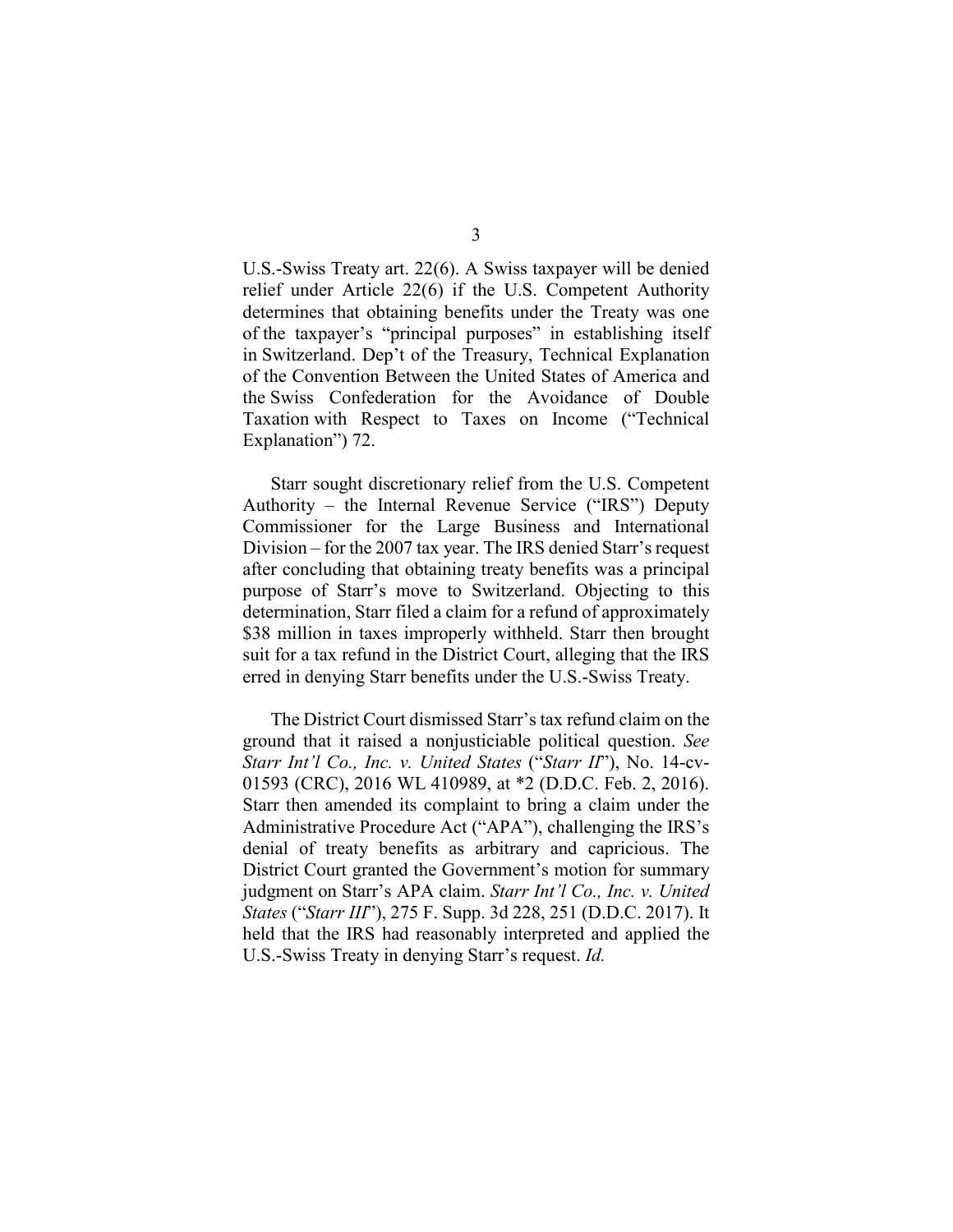Starr now appeals both decisions of the District Court. It claims the IRS misinterpreted and misapplied Article 22(6) and the Technical Explanation's "principal purpose" test. Starr therefore asks this court to issue a judgment granting the requested tax refund, which it maintains does not raise a political question.

For the reasons stated below, we reverse the decision of the District Court dismissing Starr's tax refund claim as raising a nonjusticiable political question and remand for further proceedings. Because we hold that Starr can proceed with its tax refund claim, we also hold that Starr does not have a cause of action under the APA. We therefore vacate the District Court's decision granting summary judgment against Starr on its APA claim, and remand with instructions to dismiss that claim.

#### **I. BACKGROUND**

#### **A. The U.S.-Swiss Treaty**

Section 881(a) of the Internal Revenue Code imposes a 30 percent tax on the U.S.-source income, such as dividend income, of foreign corporations. 26 U.S.C. § 881(a)(1). To collect this tax, the IRS requires U.S. corporations issuing dividends to withhold the tax from the foreign taxpayers and remit it directly to the IRS. *See* 26 U.S.C. § 1442(a). Dividend income may be subject to a lower tax rate if the taxpayer is a resident of a country with which the United States has an income tax treaty. As relevant here, the U.S.-Swiss Treaty reduces the tax on U.S.-source dividend income for Swiss residents from 30 percent to either 5 or 15 percent, depending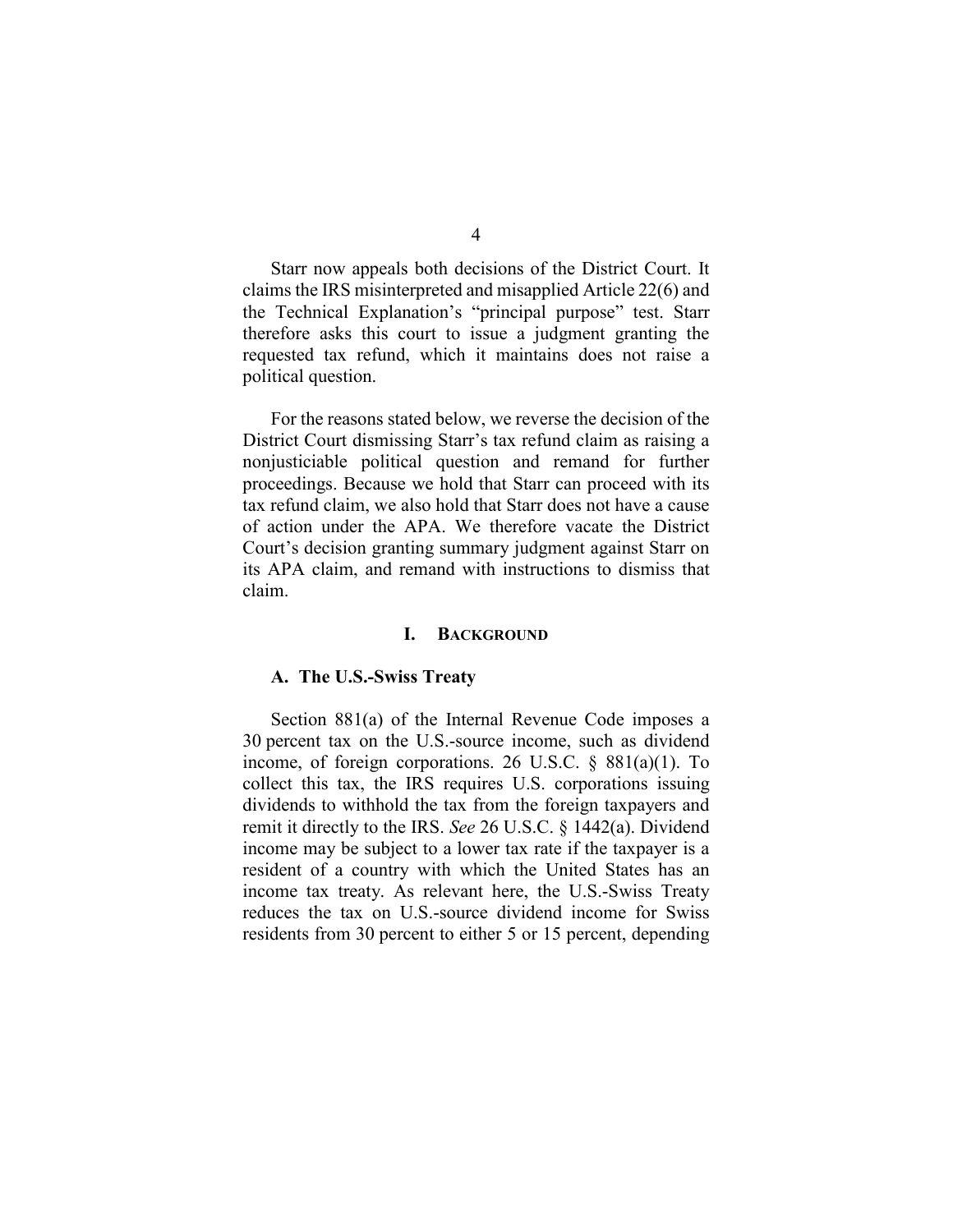on the Swiss entity's percentage of ownership in the U.S. corporation. *See* U.S.-Swiss Treaty art. 10.

By reducing tax rates, bilateral tax agreements like the U.S.-Swiss Treaty serve several purposes, including removing impediments to trade and cross-border investment. *See* Tax Convention with Switzerland, S. Exec. Rep. No. 105-10, at 1 (1997). They mitigate double taxation of income earned by residents of one country from sources within the other country, in addition to preventing tax evasion by facilitating information sharing between the tax authorities of the treaty countries. *See id.* at 1–2. Treaty "Limitation on Benefits" provisions establish the criteria taxpayers must meet in order to obtain benefits. These provisions are designed to filter out "treaty shoppers," or residents of third states who use legal entities established in a contracting state in order to obtain the benefits of a tax treaty. Technical Explanation 59.

Article 22 is the "Limitation on Benefits" section of the U.S.-Swiss Treaty. It begins with a series of objective, mechanical tests designed to identify those treaty-country residents who merit benefits because of legitimate, non-tax motives for their claimed state of residency. *See* U.S.-Swiss Treaty art. 22(1)–(3); *see also* Technical Explanation 59. For example, individuals residing in Switzerland, certain Swiss family foundations, and companies engaged in business in Switzerland that meet specified criteria are automatically eligible for benefits. U.S.-Swiss Treaty art.  $22(1)(a)$ , (c), (g). The "assumption" underlying these tests is that a taxpayer who satisfies them "probably has a real business purpose for the structure it has adopted, or has a sufficiently strong nexus to the other Contracting State" to warrant benefits, and such "business purpose or connection outweighs any purpose to obtain the benefits of the Convention." Technical Explanation 59.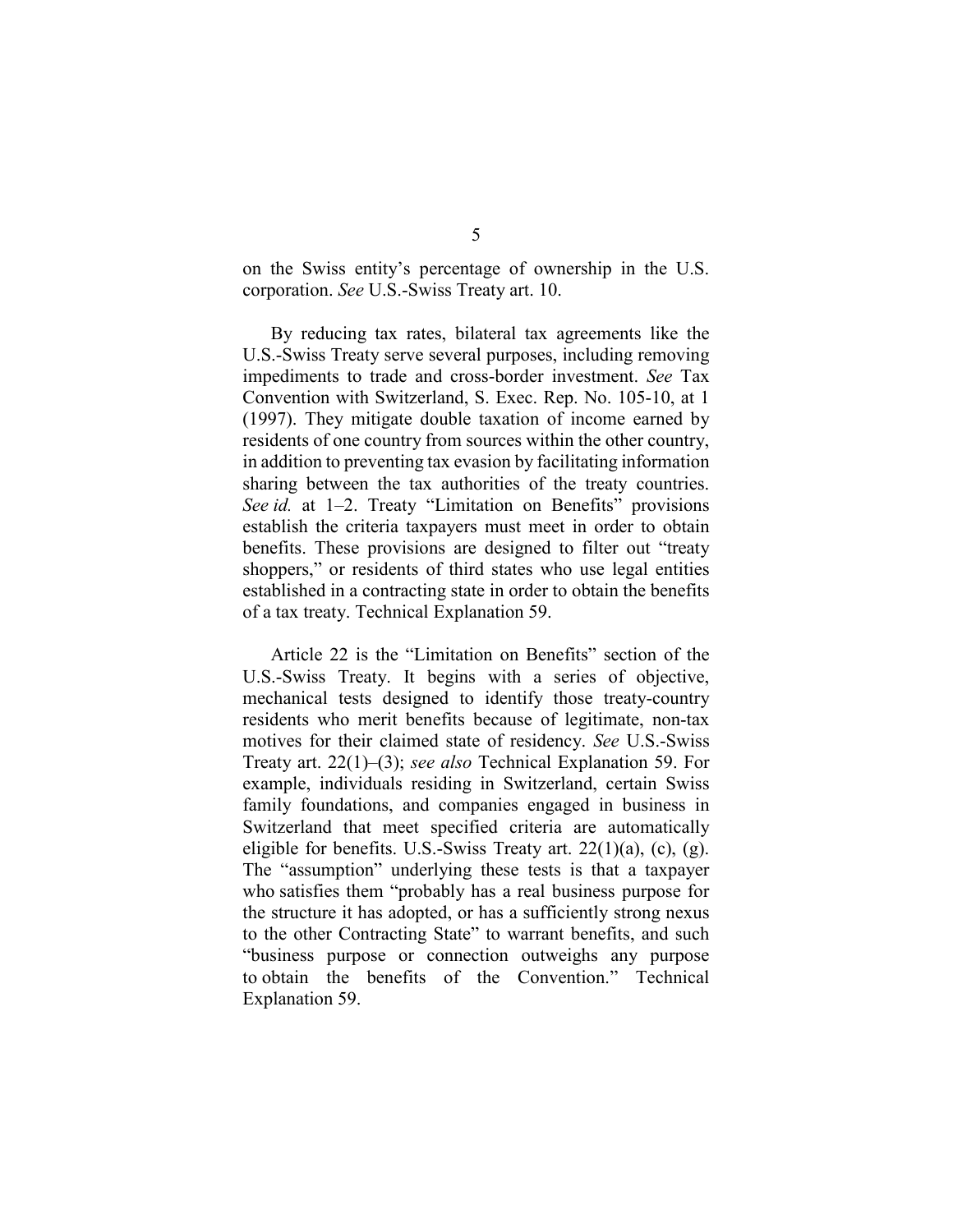The Treaty drafters recognized that certain entities with legitimate reasons for residing in a contracting state might fail the rigid mechanical tests of Article 22, which "cannot account for every case in which the taxpayer was not treaty shopping." Technical Explanation 60. Accordingly, paragraph 6 of Article 22 leaves open the possibility of discretionary relief for persons who are not otherwise entitled to benefits "if the competent authority of the State in which the income arises so determines after consultation with the competent authority of the other Contracting State." U.S.-Swiss Treaty art. 22(6).

Paragraph 6, like the mechanical tests, aims "to identify investors whose residence in the other State can be explained by factors other than a purpose to derive treaty benefits." Technical Explanation 60. Therefore, in deciding whether a taxpayer qualifies for relief under Article 22(6), the competent authority of the treaty country in which the taxpayer's income arises

will base a determination under this paragraph on whether the establishment, acquisition, or maintenance of the person seeking benefits under the Convention, or the conduct of such person's operations, has or had as one of its principal purposes the obtaining of benefits under the Convention. Thus, persons that establish operations in one of the States with a principal purpose of obtaining the benefits of the Convention ordinarily will not be granted relief under paragraph 6.

*Id.* at 72. This "principal purpose" test provides the standard for evaluating whether a taxpayer is entitled to relief under Article 22(6).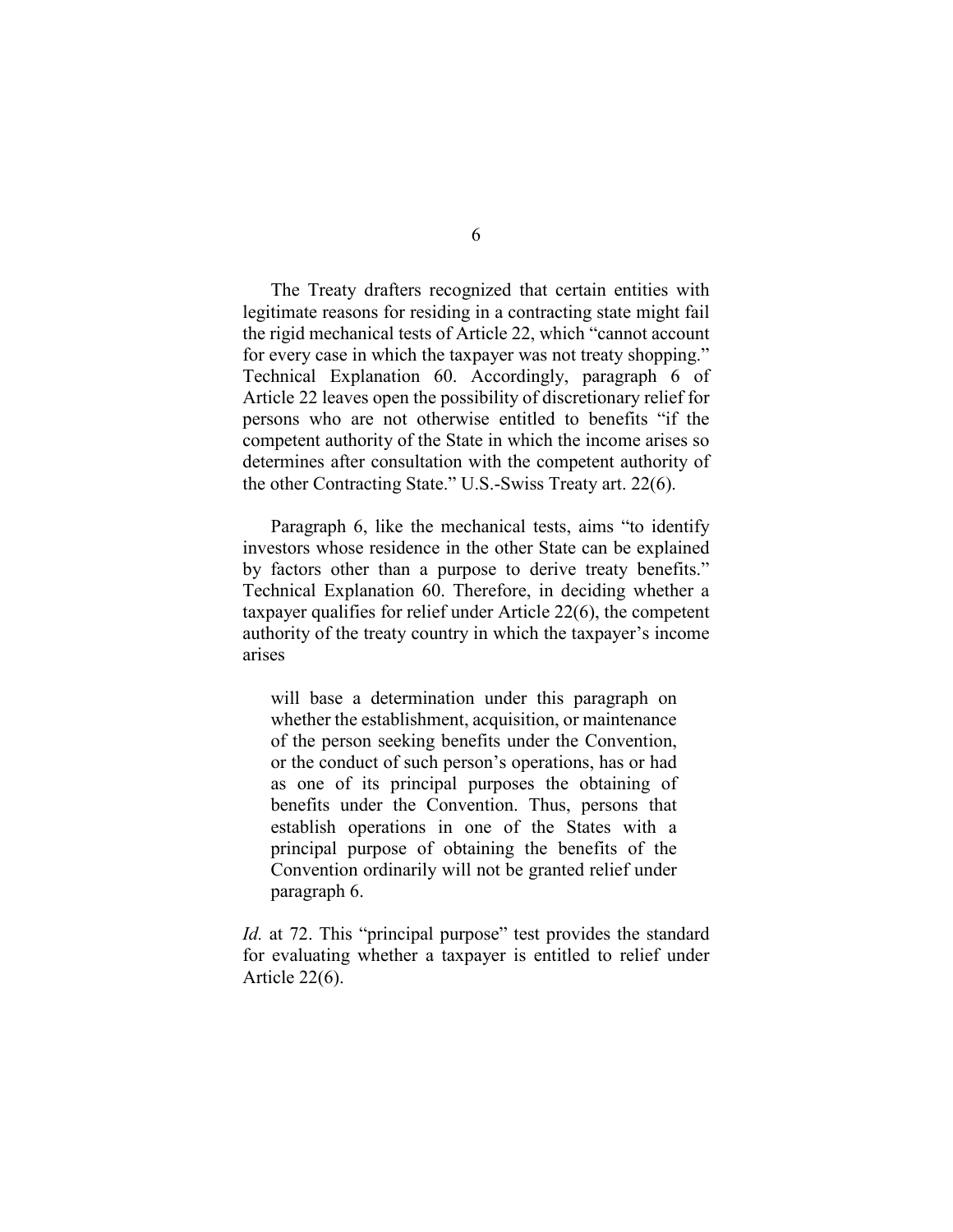## **B. Factual and Procedural Background**

Starr, a parent company to a number of international financial and insurance businesses, was once the largest shareholder of American International Group, Inc. ("AIG"). Starr continued to hold significant investments in AIG common stock, its principal asset, at all times relevant to this case. In 2004, Starr relocated to Ireland from Bermuda, where it had long resided. In Ireland, Starr paid a reduced rate of withholding tax on dividends under a bilateral income tax treaty between the United States and Ireland. In 2006, Starr established itself in Switzerland and subsequently sought to reduce its dividend tax rate by obtaining benefits under the U.S.-Swiss Treaty. Because Starr did not automatically qualify for benefits under the mechanical tests of Article 22, it requested discretionary relief under paragraph 6.

After a prolonged review process from 2007 to 2010, the U.S. Competent Authority issued a final determination letter denying Starr's request. The Competent Authority found it "impossible . . . to conclude that obtaining treaty benefits was not at least one of the principal purposes for moving [Starr's] management, and therefore its residency, to Switzerland." Joint Appendix ("J.A.") 256. The letter pointed to "facts and circumstances regarding [Starr's] original structure and subsequent restructurings" that the Competent Authority found "troubling," including Starr's (1) legal organization and initial incorporation in Panama, (2) relocation to Ireland and enjoyment of tax treaty benefits shortly before the payment of AIG dividends, (3) brief residence in Ireland before moving to Switzerland, and (4) control by predominately U.S. individuals. J.A. 255–56.

Starr filed a claim for a tax refund with the IRS for the 2007 tax year, seeking approximately \$38 million based on the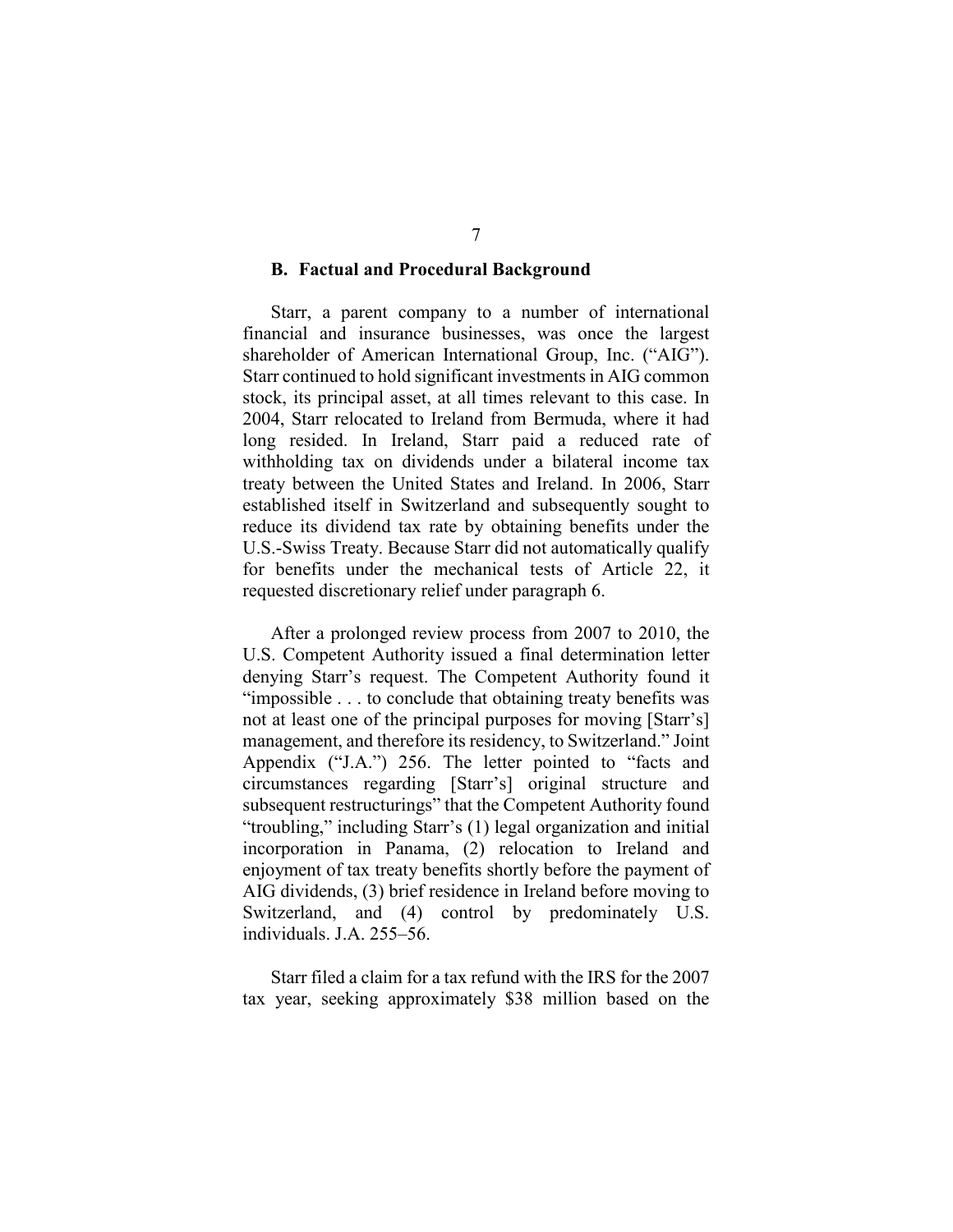Treaty's reduced tax rates. When the IRS took no action on Starr's refund claim, Starr brought a tax refund suit in the District Court under § 7422(a) of the Internal Revenue Code to recover the taxes it alleges were wrongly withheld. Complaint ¶¶ 3, 53–56, J.A. 312, 322; *see also* 26 U.S.C. § 7422(a) (providing a cause of action for a "suit or proceeding . . . for the recovery of [an] internal revenue tax alleged to have been erroneously or illegally assessed or collected"). Starr asserts that the Government erred in denying benefits under the U.S.- Swiss Treaty because it was not treaty shopping when it relocated to Switzerland, and because the U.S. Competent Authority failed to consult with its Swiss counterpart before denying Starr's request. Complaint ¶¶ 49–50, J.A. 320–21.

The District Court initially granted the Government's motion to dismiss Starr's claim that the Government violated the Treaty by failing to consult with the Swiss Competent Authority, but allowed Starr's tax refund claim to proceed. *Starr Int'l Co., Inc. v. United States* ("*Starr I*"), 139 F. Supp. 3d 214, 231 (D.D.C. 2015), *vacated*, *Starr II*, 2016 WL 410989. The court found that the U.S.-Swiss Treaty and guidance from the Technical Explanation, including the "principal purpose" test, provide a judicially-manageable standard for review of whether Starr is entitled to relief under Article 22(6). *Id.* at 229. It granted Starr's motion to strike the Government's justiciability defenses, finding that the Government's decision was not committed to agency discretion by law, *id.* at 228, and that interpreting the terms of the Treaty would not implicate the political question doctrine, *id.* at 231.

The District Court subsequently vacated its decision in *Starr I* after the Government moved for reconsideration. *Starr II*, 2016 WL 410989, at \*6. The court reaffirmed its prior holding that a manageable standard exists for assessing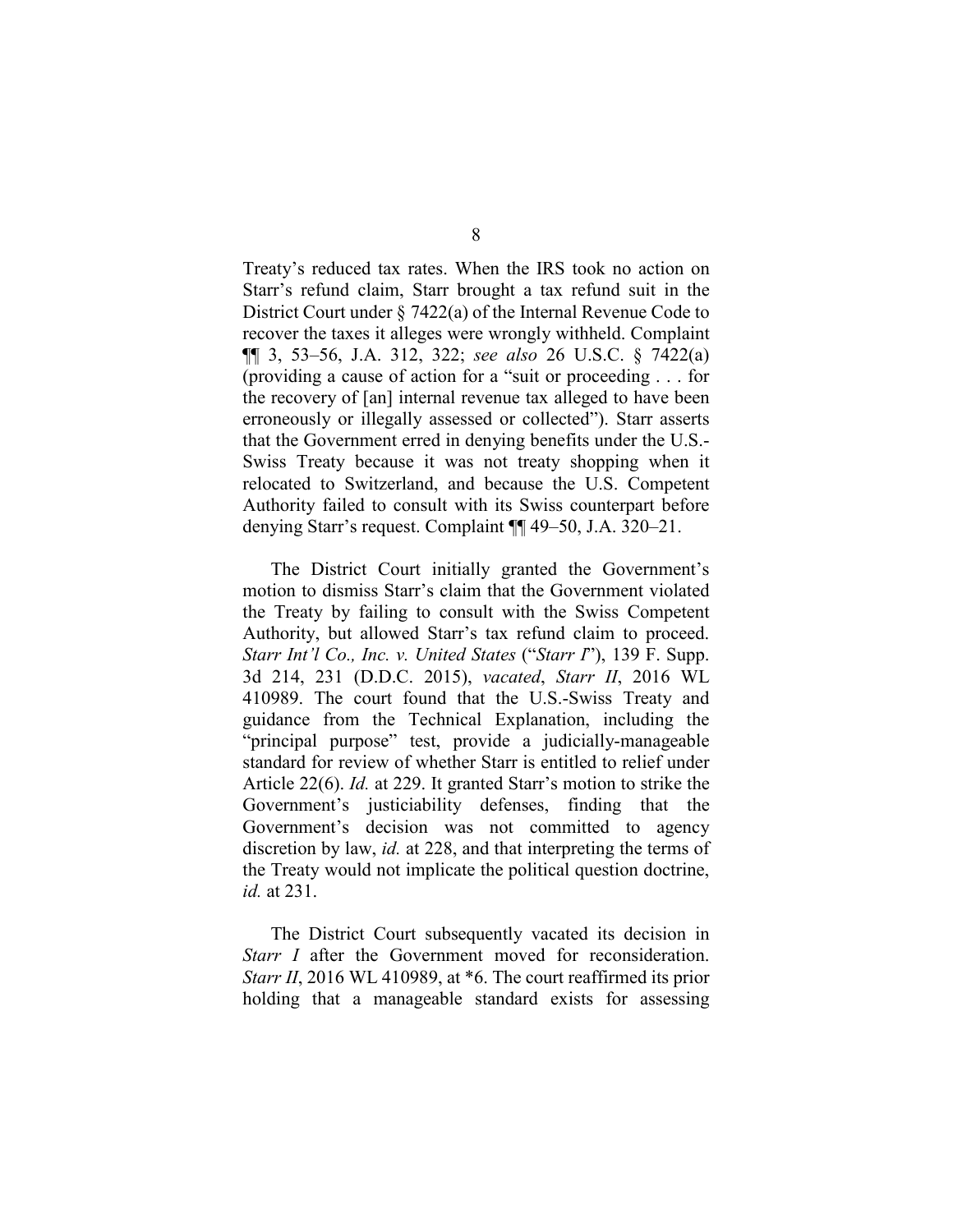whether Starr met the relevant criteria for obtaining treaty benefits. *Id.* at \*1. It also reiterated that interpreting the Treaty "in a manner necessary to determine whether Starr met the applicable criteria would not offend the political-question doctrine." *Id.* However, the court dismissed Starr's tax refund claim under 26 U.S.C. § 7422(a) as raising a nonjusticiable political question. *Id.* at \*2. As the District Court saw it, ordering the IRS to pay Starr the requested \$38 million refund would impinge upon the Executive Branch's exercise of diplomacy in its consultation with the Swiss competent authority, as required under Article 22(6). *Id.* As consultation had not yet occurred, the court believed that, if it were to find that Starr was entitled to treaty benefits, ordering the IRS to issue Starr a specific monetary refund would "render consultation meaningless or dictate its outcome." *Id.* Because the District Court assumed it could not redress Starr's harm without answering a political question, it held that Starr lacked standing to pursue its tax refund claim. *Id.* at \*4. The court thus allowed Starr to amend its complaint to bring a claim under the APA. *Id.* at \*6.

Starr then challenged the Government's denial of treaty benefits as "arbitrary, capricious, an abuse of discretion, and otherwise not in accordance with law." First Amended Complaint ¶ 3, J.A. 347; *see also* 5 U.S.C. § 706(2)(A). In a lengthy opinion, the District Court granted the Government's motion for summary judgment and denied Starr's crossmotion. *Starr III*, 275 F. Supp. 3d at 251. The court held that the Government reasonably interpreted and applied the U.S.- Swiss Treaty and the Technical Explanation in denying Starr a tax refund. *See id.*

Starr appeals both the decision in *Starr II* granting the Government's motion to dismiss the tax refund claim as a nonjusticiable political question, as well as the decision in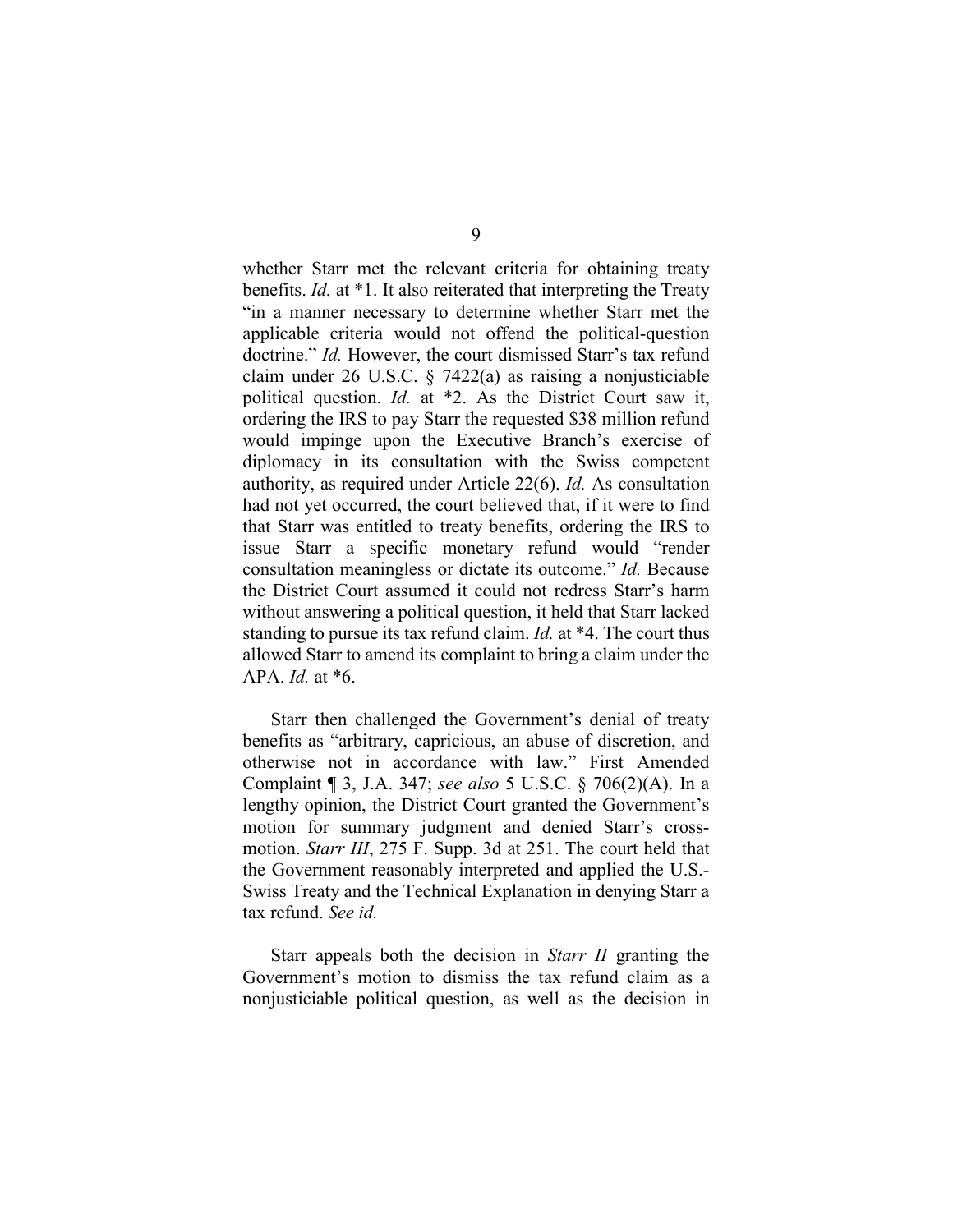*Starr III* granting the Government's motion for summary judgment and denying Starr's cross-motion on the APA claim.

## **II. ANALYSIS**

#### **A. Standard of Review**

We review *de novo* whether this case presents a nonjusticiable political question. *See Ralls Corp. v. Comm. on Foreign Inv. in U.S.*, 758 F.3d 296, 314 (D.C. Cir. 2014). In light of our decision, as explained below, that Starr does not have a cause of action under the APA, *see* 5 U.S.C. § 704, we decline to review the District Court's decision on Starr's APA claim.

# **B. The Political Question Doctrine Has No Application in this Case**

The District Court dismissed Starr's tax refund claim under 26 U.S.C. § 7422(a) as raising a nonjusticiable political question. We hold that the District Court erred regarding the applicability of the political question doctrine.

The Supreme Court laid out its oft-cited formulation of the political question doctrine in *Baker v. Carr*:

Prominent on the surface of any case held to involve a political question is found a textually demonstrable constitutional commitment of the issue to a coordinate political department; or a lack of judicially discoverable and manageable standards for resolving it; or the impossibility of deciding without an initial policy determination of a kind clearly for nonjudicial discretion; or the impossibility of a court's undertaking independent resolution without expressing lack of the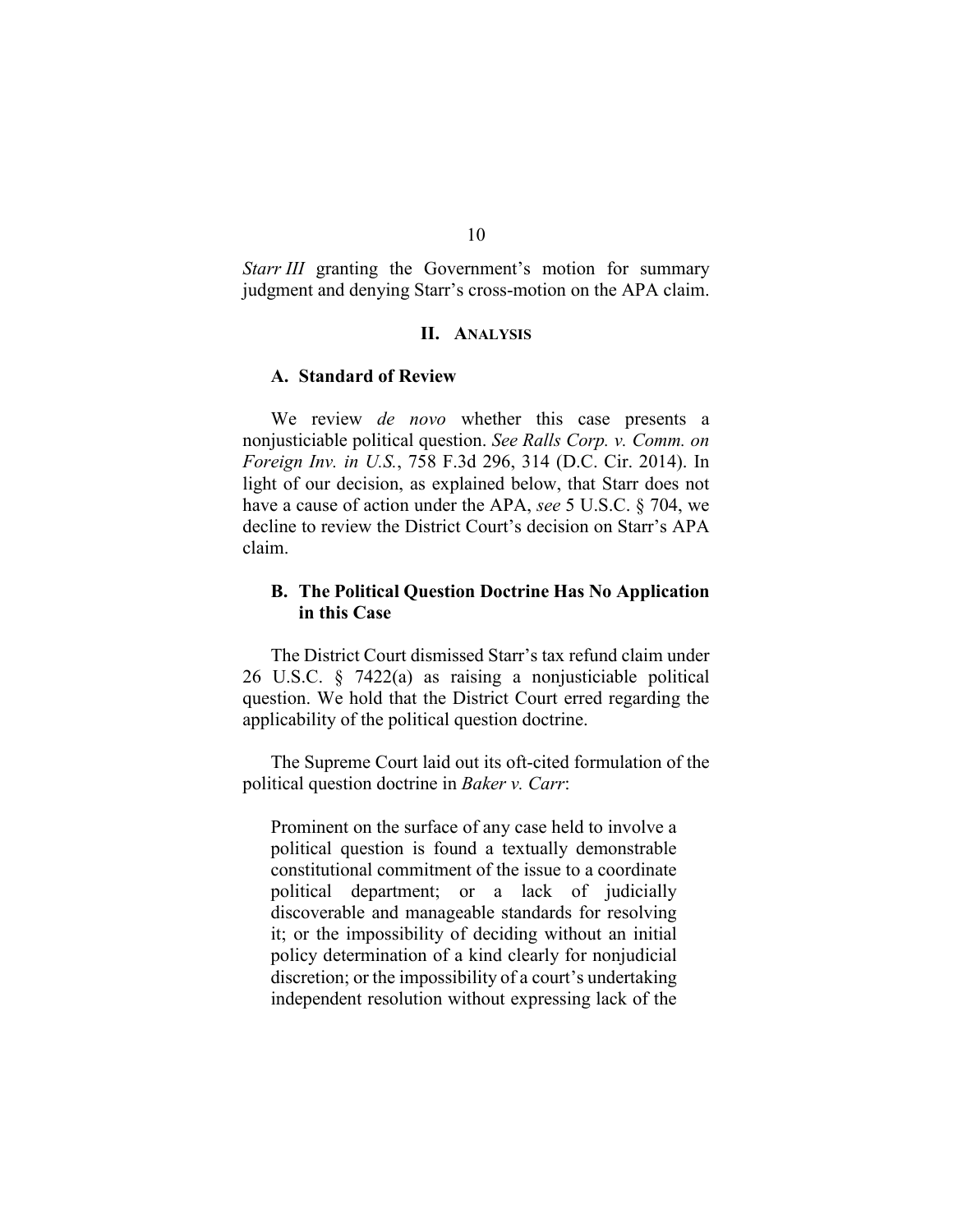respect due coordinate branches of government; or an unusual need for unquestioning adherence to a political decision already made; or the potentiality of embarrassment from multifarious pronouncements by various departments on one question.

369 U.S. 186, 217 (1962). Under *Baker v. Carr* and its progeny, a court may not dismiss a claim as nonjusticiable "[u]nless one of these formulations is inextricable from the case at bar." *bin Ali Jaber v. United States*, 861 F.3d 241, 245 (D.C. Cir. 2017) (quoting *Baker v. Carr*, 369 U.S. at 217).

Furthermore, the Supreme Court has made it clear that application of the political question doctrine is a limited and narrow exception to federal court jurisdiction. For example, in *United States v. Munoz-Flores*, 495 U.S. 385 (1990), the Supreme Court considered whether a special assessment statute was a revenue raising bill within the meaning of the Origination Clause. *Id.* at 387. In rejecting the Government's argument that the case presented a nonjusticiable political question, the Court aptly noted:

Surely a judicial system capable of determining when punishment is "cruel and unusual," when bail is "[e]xcessive," when searches are "unreasonable," and when congressional action is "necessary and proper" for executing an enumerated power is capable of making the more prosaic judgments demanded by adjudication of Origination Clause challenges.

#### *Id.* at 396.

Thus, "it is error to suppose that every case or controversy which touches foreign relations lies beyond judicial cognizance," *Baker v. Carr*, 369 U.S. at 211, and it is axiomatic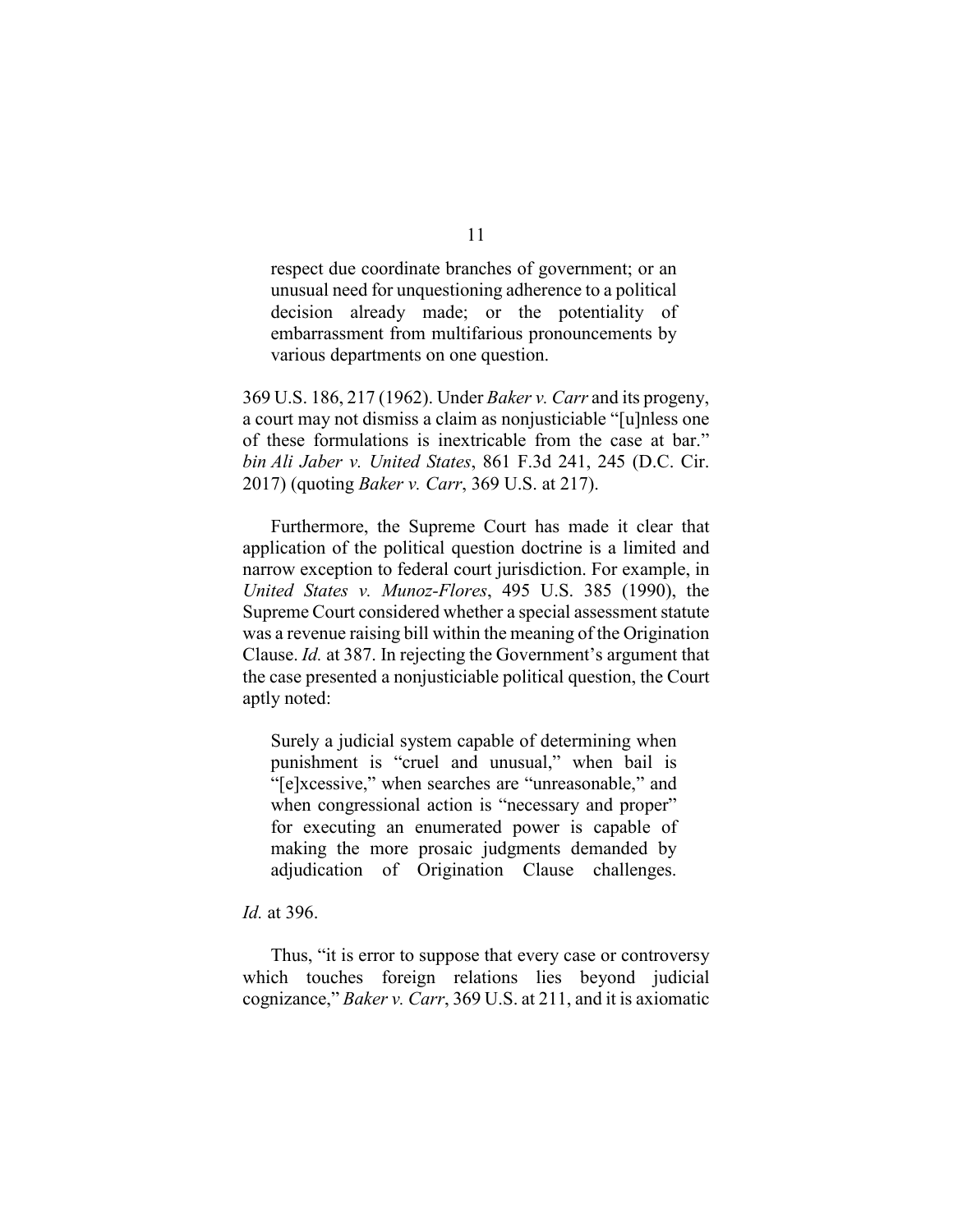that "courts have the authority to construe treaties," *Japan Whaling Ass'n v. Am. Cetacean Soc'y*, 478 U.S. 221, 230 (1986). A court cannot "avoid [its] responsibility" to enforce a specific statutory right "merely 'because the issues have political implications.'" *Zivotofsky ex rel. Zivotofsky v. Clinton*, 566 U.S. 189, 196 (2012) (quoting *INS v. Chadha*, 462 U.S. 919, 943 (1983)).

None of the *Baker v. Carr* factors are present in Starr's tax refund claim. Starr's eligibility for discretionary relief under Article 22(6) presents a straightforward case of treaty interpretation. And Article 22(6) and the Technical Explanation provide meaningful standards that enable a court to determine whether the IRS's determination was erroneous. Therefore, Starr's claim that the IRS misinterpreted federal law in denying the company a refund is plainly a matter for a court to decide.

The Supreme Court's decisions in *Japan Whaling* and *Zivotofsky* are particularly instructive. In *Japan Whaling*, the Court rejected the argument that the political question doctrine barred judicial resolution of an action to repudiate an executive agreement between the United States and Japan and to require the U.S. Secretary of Commerce to certify Japan as violating an international convention. *Japan Whaling*, 478 U.S. at 229– 30. The challenge to the Secretary's decision not to certify Japan for harvesting whales in excess of international quotas "present[ed] a purely legal question of statutory interpretation." *Id.* at 230. The Court had to "determine the nature and scope of the duty imposed upon the Secretary by the [statute], a decision which call[ed] for applying no more than the traditional rules of statutory construction, and then applying this analysis to the particular set of facts presented." *Id.* Cognizant of the decision's potential implications for foreign relations and the "premier role which both Congress and the Executive play in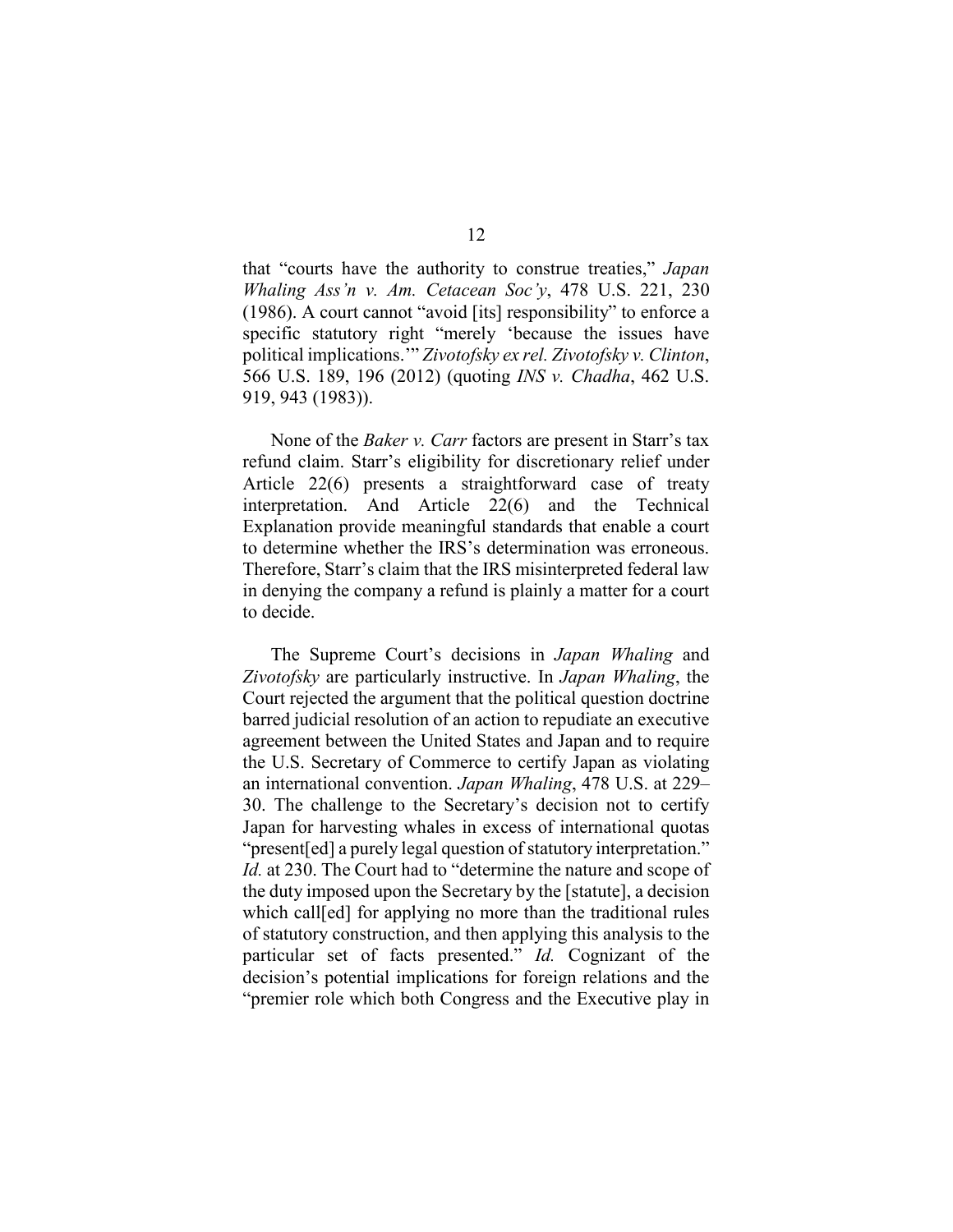[that] field," the Court nonetheless concluded that "under the Constitution, one of the Judiciary's characteristic roles is to interpret statutes, and we cannot shirk this responsibility merely because our decision may have significant political overtones." *Id.*

The decision in *Zivotofsky* is the Supreme Court's most recent reminder that the judiciary must resolve disputes over specific statutory rights when properly called upon to do so. *Zivotofsky* concerned a statute that directed the Secretary of State, upon request, to issue to a U.S. citizen born in Jerusalem a birth certificate or passport identifying Israel as the place of birth. 566 U.S. at 191–92. Diplomatic officials later refused a request to list "Jerusalem, Israel," as an individual's place of birth out of concern that the statute would impermissibly interfere with the Executive's foreign relations powers. *Id.* at 192–93. The Court held that the question of the statute's constitutionality was justiciable. *Id.* at 194, 201. The Court was not being asked to determine whether Jerusalem is the capital of Israel but instead to decide whether an individual had a statutory right to have Israel designated as his place of birth on his passport. *Id.* at 195. "[*Zivotofsky*] recognizes that, in foreign policy cases, courts must first ascertain if '[t]he federal courts are . . . being asked to supplant a foreign policy decision of the political branches with the courts' own unmoored determination' or, instead, merely tasked with, for instance, the 'familiar judicial exercise' of determining how a statute should be interpreted or whether it is constitutional." *bin Ali Jaber*, 861 F.3d at 248 (quoting *Zivotofsky*, 566 U.S. at 196).

Starr's tax refund claim is squarely an example of the latter case. Starr's claim requires a court to "determine the nature and scope of the duty imposed" on the U.S. Competent Authority under Article 22(6), "a decision which calls for applying no more than the traditional rules of statutory construction" with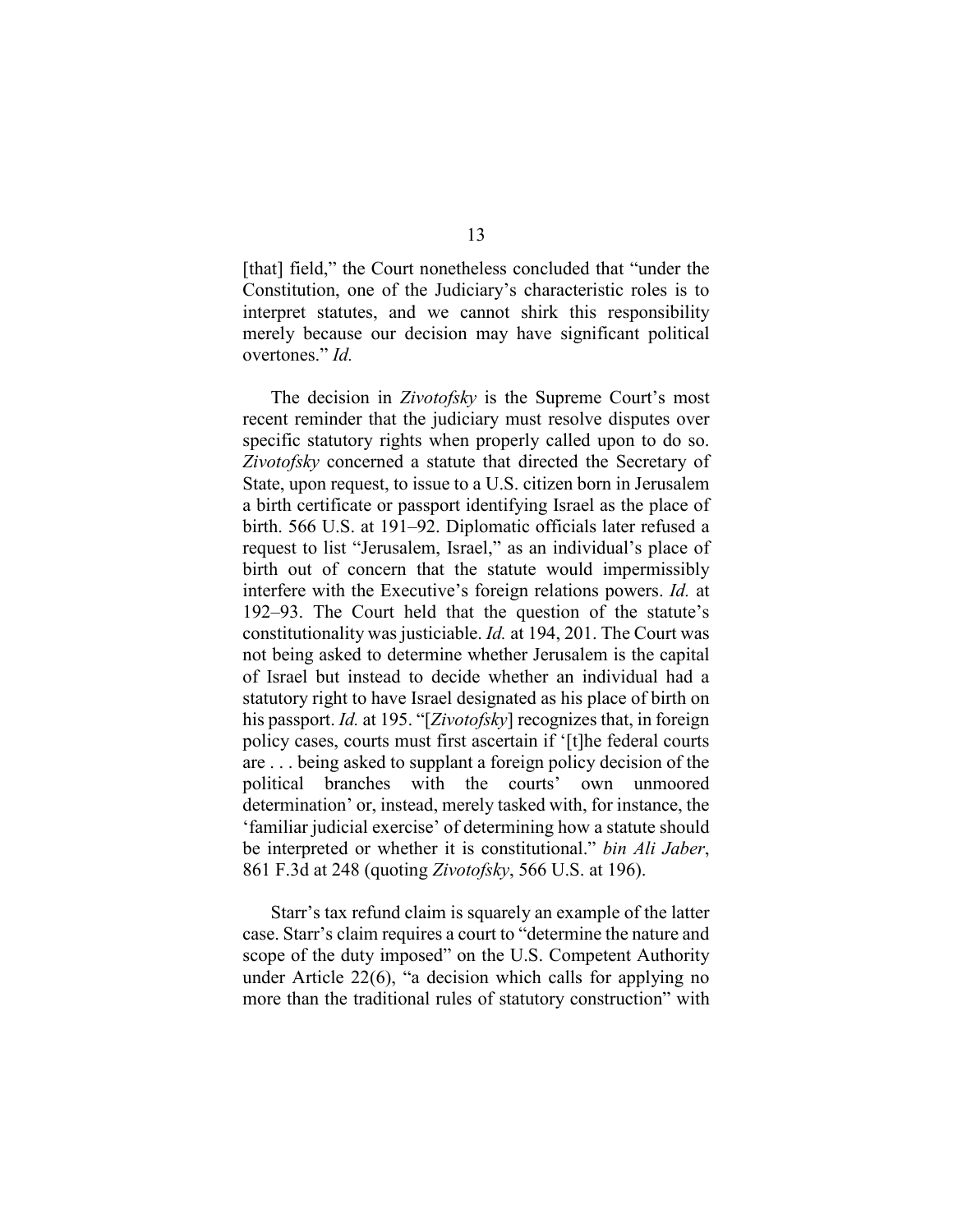respect to the U.S.-Swiss Treaty, "and then applying this analysis to the particular set of facts" of Starr's case. *Japan Whaling*, 478 U.S. at 230; *see also Hourani v. Mirtchev*, 796 F.3d 1, 8 (D.C. Cir. 2015) (declining to find a case nonjusticiable under the political question doctrine where "the standards needed to resolve" the claims at issue were "the workaday tools for decision-making that courts routinely employ," even though the court's judgment "might implicate the actions of a foreign government"). And it is hardly an oddity for courts to adjudicate tax claims based on international tax agreements, which is all that is required here. *See, e.g.*, *Eshel v. Comm'r*, 831 F.3d 512 (D.C. Cir. 2016); *Nat'l Westminster Bank, PLC v. United States*, 512 F.3d 1347 (Fed. Cir. 2008); *Del Commercial Props., Inc. v. Comm'r*, 251 F.3d 210 (D.C. Cir. 2001); *Xerox Corp. v. United States*, 41 F.3d 647 (Fed. Cir. 1994).

The District Court held that Starr's refund action was nonjusticiable because granting a refund would "impinge upon the Executive's prerogative to engage in [the consultation] process" with Switzerland. *Starr II*, 2016 WL 410989, at \*2. Explaining that it could not "dictate the contents of any diplomatic communications in which the executive branch engages," the court assumed that a decision about Starr's eligibility for relief under Article 22(6) would impermissibly "establish the outcome of any negotiation or consultation between an executive-branch official and representatives of a foreign country." *Id.* at \*4. The court focused on its perceived "inability and lack of competence" to "step into the shoes of the IRS and its Swiss counterparts and effectively preordain the outcome of any consultation between the two." *Id.* at \*\*3–4. This understanding of Starr's tax refund claim and the political question doctrine was incorrect.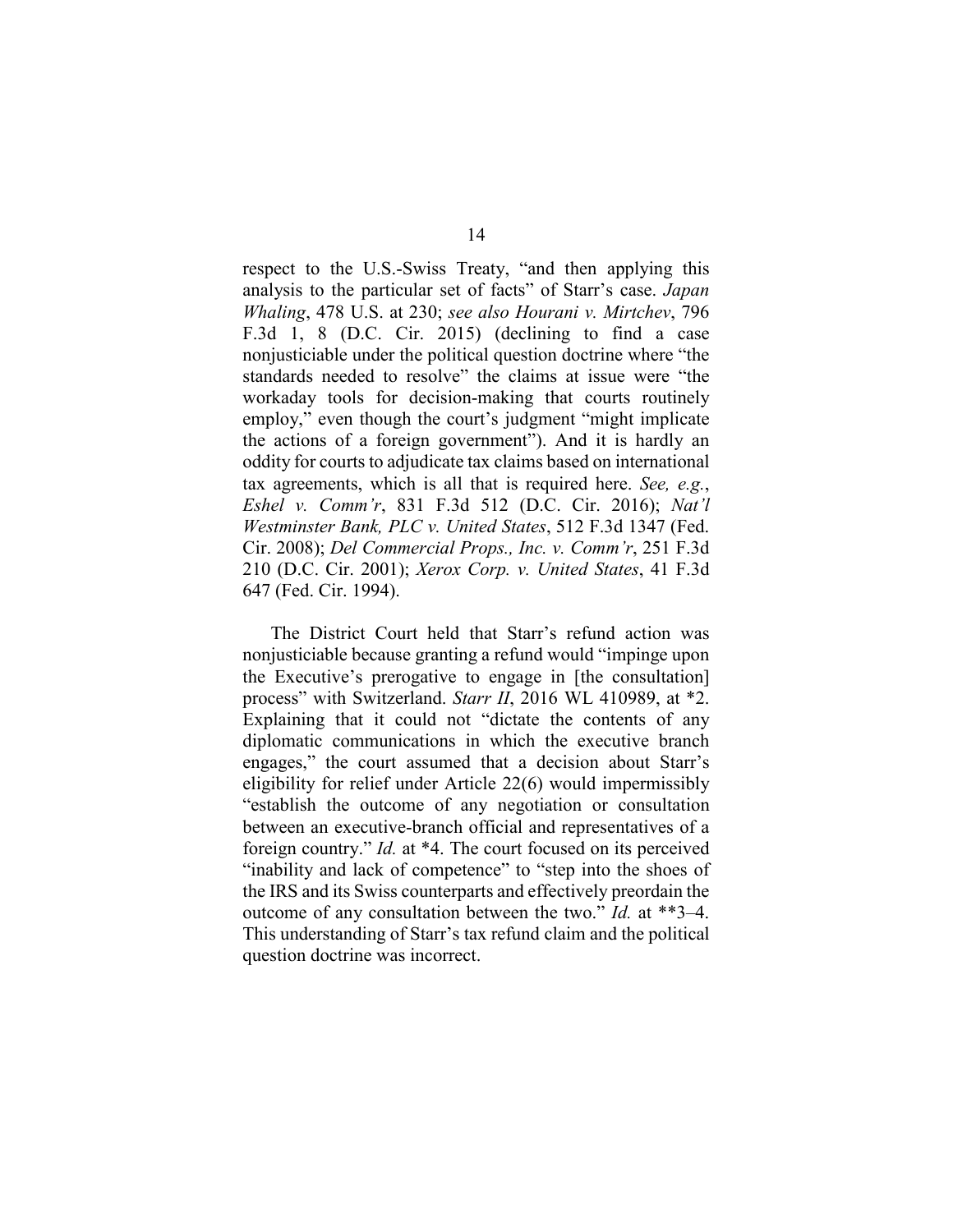A District Court decision will have no impact on the consultation between the U.S. and Swiss Competent Authorities. Starr asks for a judicial determination as to whether the Government erred in denying Starr treaty benefits. As explained below, if the District Court finds the IRS's position indefensible, it can stay the case pending consultation between the Competent Authorities, as consultation is required before a refund can be granted. *See* U.S.-Swiss Treaty art. 22(6). The IRS then can return to court and present any new evidence from consultation. Our holding does not grant Starr the right to review the consultation. Rather, consultation is merely one element of the IRS's deliberative process. The Government may use information that arises out of consultation as support for its ultimate decision, but Starr duly concedes that it has no right to challenge the consultation itself. And a foreign authority's views do not control any determination by the U.S. Competent Authority under Article 22(6). *See* Oral Argument at 39:14–39:35, 45:13– 45:35, No. 17-5238 (D.C. Cir. argued Sept. 13, 2018).

Because the District Court concluded that it could not redress Starr's harm without deciding a political question, it found that Starr lacked standing. *Starr II*, 2016 WL 410989, at \*4. However, the question as to whether the IRS properly found Starr ineligible for treaty benefits under Article 22(6) does not raise a political question. Therefore, Starr's standing is not in dispute because a tax refund of the requested \$38 million would plainly redress Starr's injury. We therefore reverse and remand the District Court's judgment so that Starr may proceed with its tax refund claim under 26 U.S.C.  $§ 7422(a).$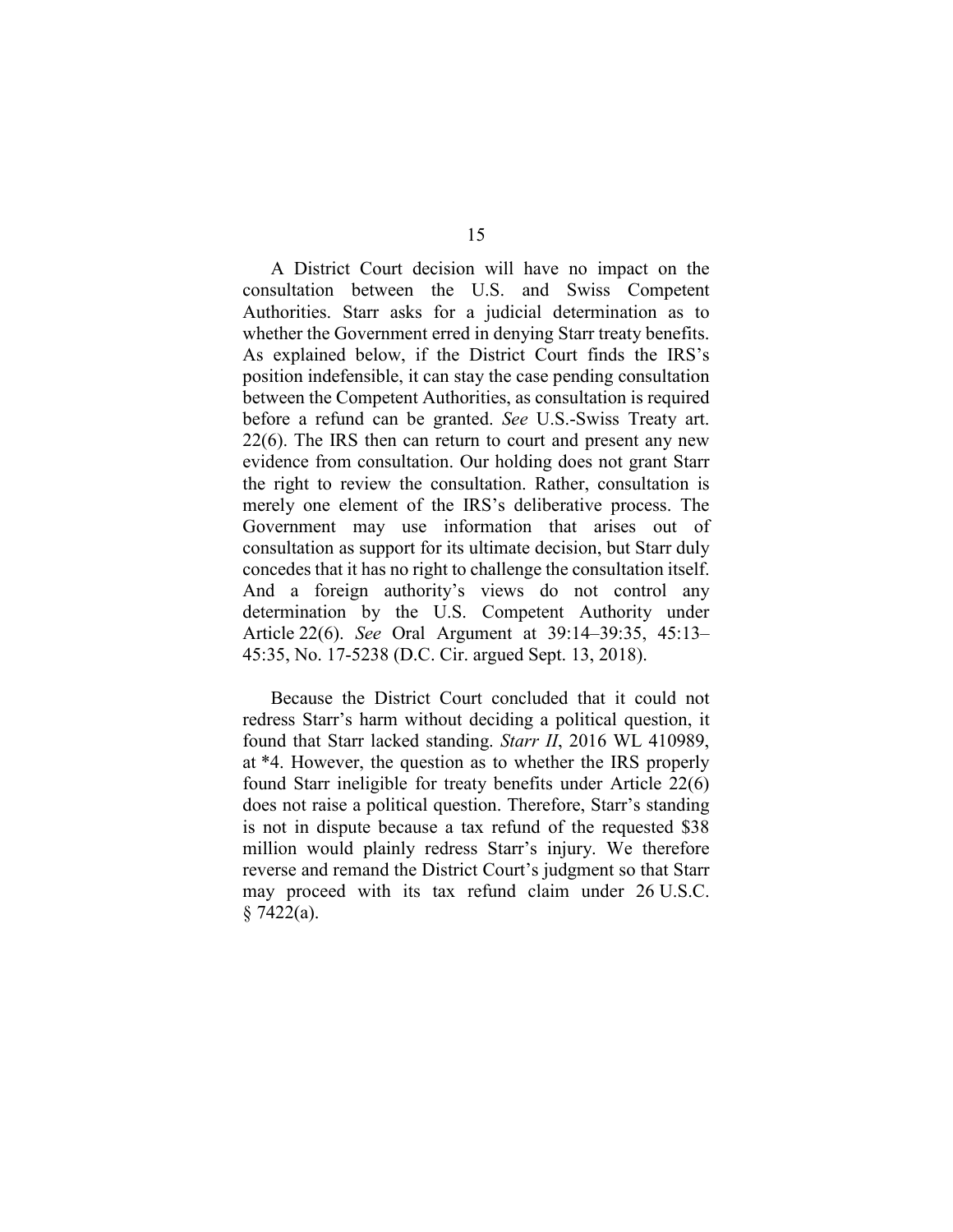# **C. Starr Does Not Have a Cause of Action Under the APA**

Because the District Court assumed that Starr could not seek redress under 26 U.S.C. § 7422(a), it allowed Starr to challenge the Government's denial of treaty benefits under the APA, although it found no merit in that claim. We hold that the District Court was mistaken in assuming that Starr could pursue a cause of action under the APA.

The APA supports a cause of action only when "there is no other adequate remedy in a court." 5 U.S.C. § 704. Because 26 U.S.C. § 7422(a) is the appropriate vehicle for Starr's claim for relief, Starr does not have a cause of action under the APA. *See Perry Capital LLC v. Mnuchin*, 864 F.3d 591, 620–21 (D.C. Cir. 2017) (explaining that the adequate remedy bar of § 704 determines whether there is a cause of action under the APA); *Cohen v. United States*, 650 F.3d 717, 731 (D.C. Cir. 2011) (en banc) (holding that APA review of a challenge to tax refund procedures would be available only if 26 U.S.C. § 7422(a) did not provide an adequate remedy).

# **D. Starr's Tax Refund Claim was Properly Brought Under 26 U.S.C. § 7422(a)**

Section 7422(a) of the Internal Revenue Code provides a cause of action for the "recovery" of a "tax alleged to have been erroneously or illegally assessed or collected," 26 U.S.C. § 7422(a), which is precisely the relief Starr seeks. Taxpayers are generally required to challenge the validity of a tax assessment in a refund proceeding, as opposed to suits seeking equitable or declaratory relief. *See, e.g.*, *Bob Jones Univ. v. Simon*, 416 U.S. 725, 746 (1974) (holding that suits for refunds offer taxpayers a full opportunity to litigate the legality of IRS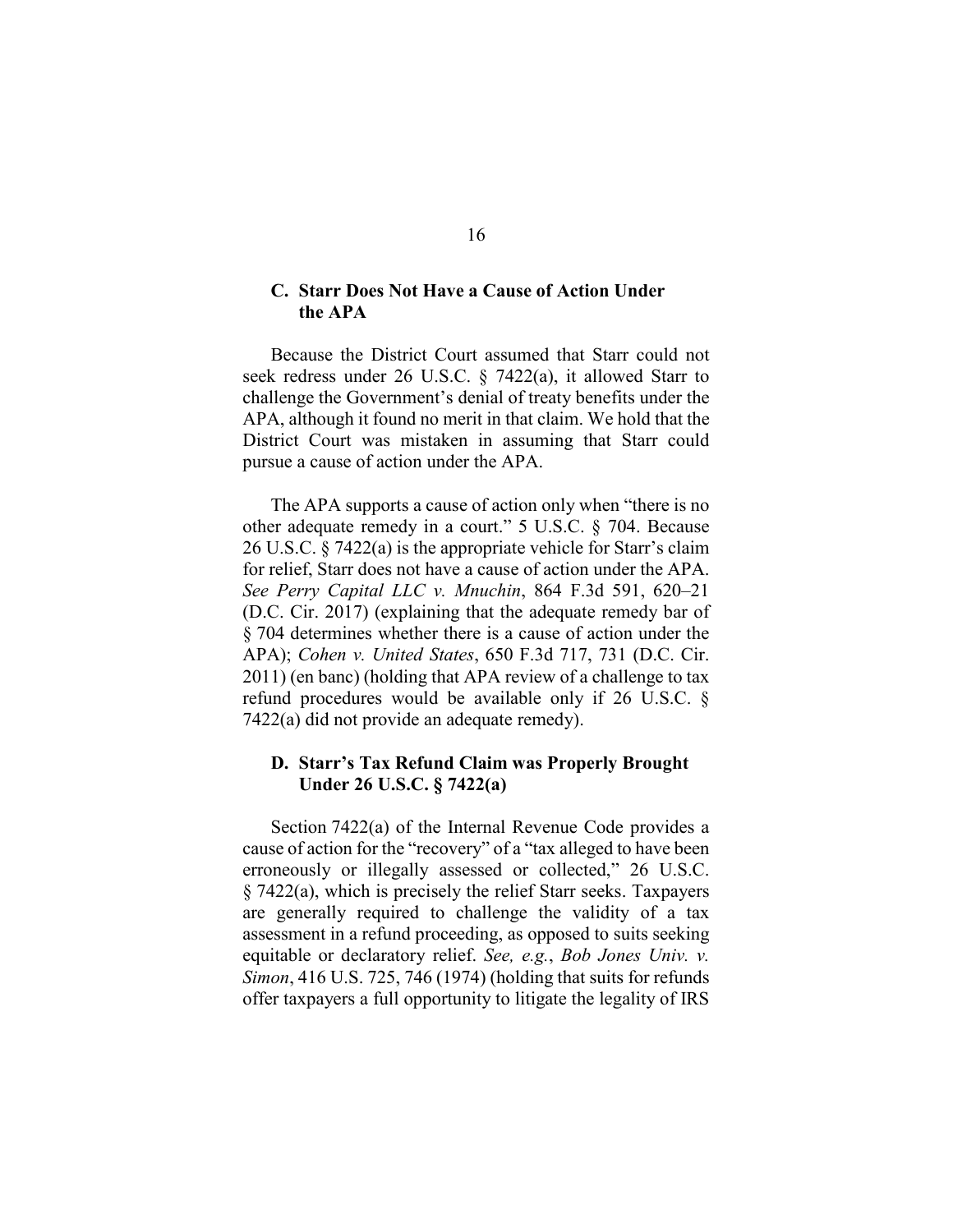decisions); *Enochs v. Williams Packing & Nav. Co*., 370 U.S. 1, 7 (1962) (interpreting the Anti-Injunction Act, 26 U.S.C.  $\S$  7421(a), to "require that the legal right to ... disputed sums be determined in a suit for refund"); *Fla. Bankers Ass'n v. U.S. Dep't of Treasury*, 799 F.3d 1065, 1066 (D.C. Cir. 2015) (affirming that challenges to tax statutes and regulations are to be brought in refund suits after a tax has been paid or in deficiency proceedings).

The Government cites *Cohen*, 650 F.3d 717, in support of its claim that Starr's case should be decided under the APA. We disagree. In *Cohen*, we stated unequivocally that "taxpayer challenges to the validity of an individual tax" are "paradigmatic refund suits." 650 F.3d at 733. And we stressed the fundamental difference between those cases and "challenge[s] to an IRS regulation, action, or procedure unrelated to the individual assessment or collection of taxes." *Id. Cohen* involved a class-action challenge to a refund mechanism that the IRS had established after illegally collecting an excise tax on phone calls. *Id.* at 720–21. We allowed the APA action to proceed because, "[i]n the tax context, the only APA suits subject to review would be those cases pertaining to final agency action unrelated to tax assessment and collection." *Id.* at 733. The plaintiffs in *Cohen* sought prospective, non-monetary relief, so an APA action was appropriate.

Unlike in *Cohen*, Starr challenges the validity of an individual tax, not IRS procedures, and requests retroactive monetary relief. We therefore remand the case to the District Court to allow Starr to pursue its claim for a tax refund. One of four possible scenarios will likely play out, though the parties and the District Court may consider other ways to proceed: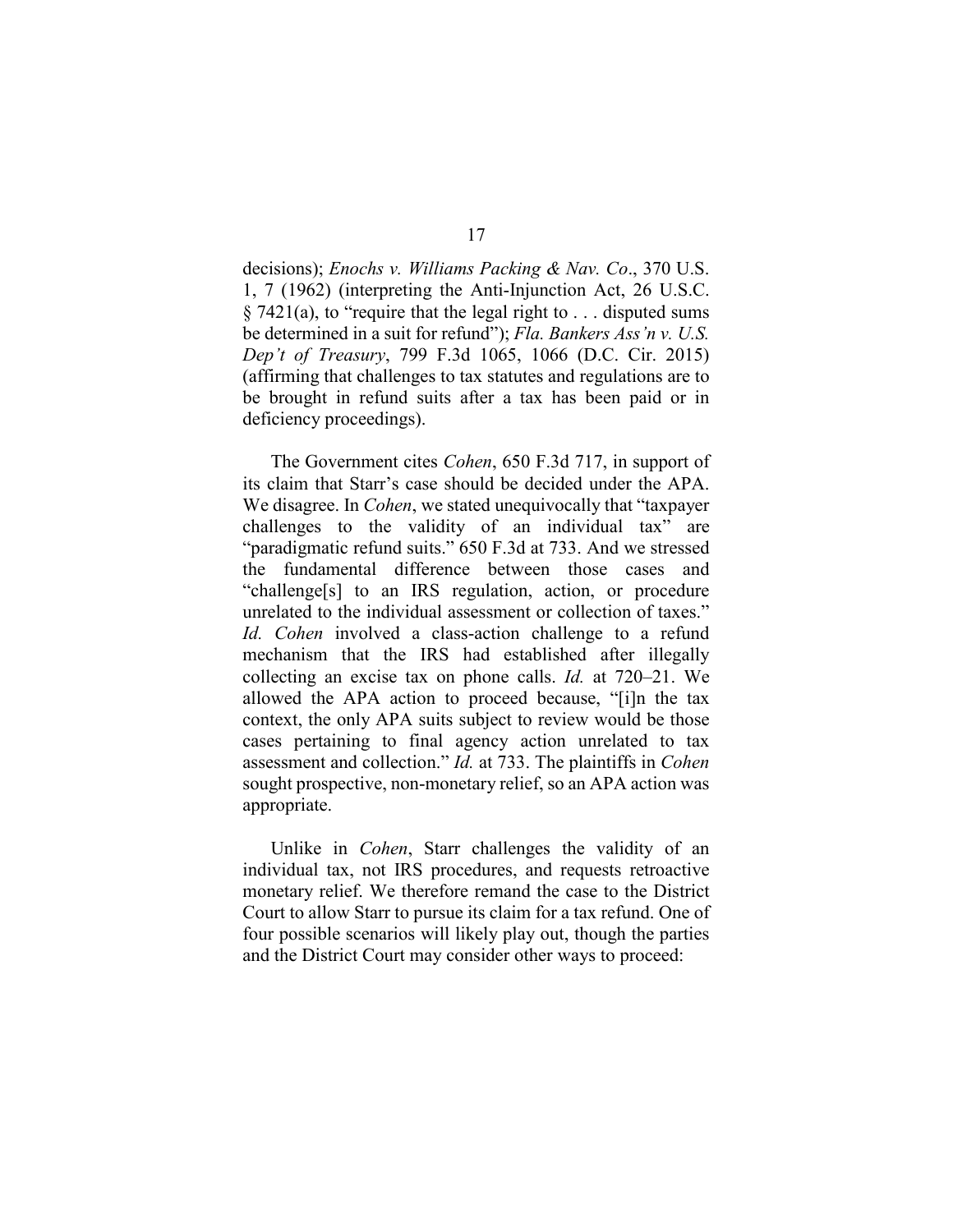1. The U.S. Competent Authority could decide to proceed with consultation and might subsequently determine that Starr is entitled to benefits under the U.S.-Swiss Treaty. If the IRS awards Starr the monetary amount it seeks, the case will presumably be moot.

2. The U.S. Competent Authority might consult with its Swiss counterpart and maintain its current position that Starr is not entitled to Treaty benefits. Engaging in consultation before further proceedings in the District Court could expedite resolution of this case and give the Government any additional information that might come from consultation. If the District Court finds that the IRS should have deemed Starr eligible for benefits under Article 22(6), then the court may award Starr the money it seeks, consultation having already occurred as required under the Treaty.

3. The IRS might choose to maintain its current position without engaging in consultation at this time. If the District Court finds the IRS's position indefensible, it can stay the case pending consultation between the U.S. and Swiss Competent Authorities, as no refund can be granted without consultation. The IRS can return to court and have the opportunity to present any new evidence that may have come to light during consultation. This posture would not afford Starr the right to seek review of the consultation, which is simply part of the IRS's deliberative process. But if the IRS returns to the District Court and cites information obtained during the consultation process as the reason for denying tax benefits, that decision would be reviewable.

4. If the refund action goes forward and the District Court finds the evidence supports the IRS's decision to deny benefits, then judgment may be granted in the Government's favor.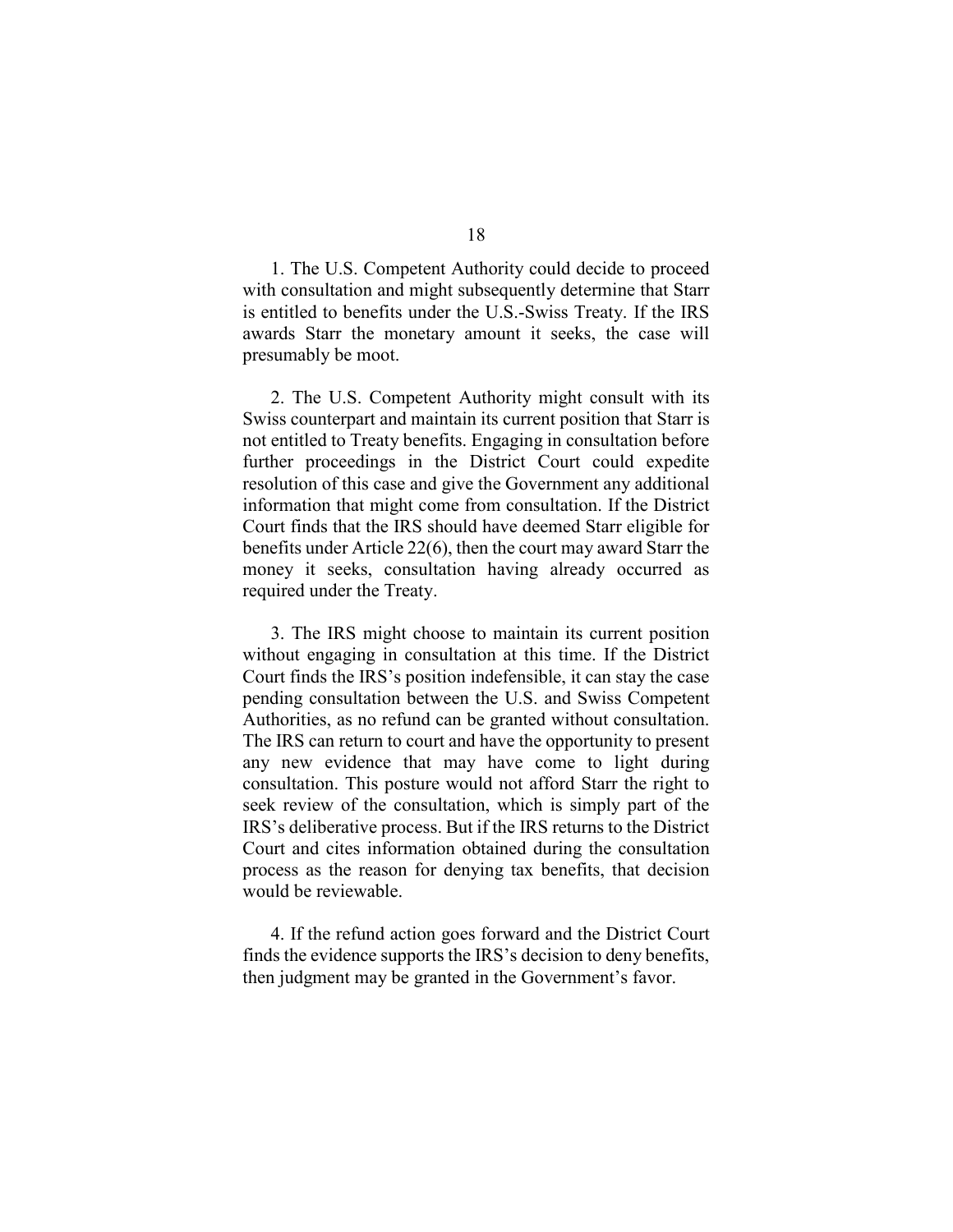In the last three scenarios above, appellate review may be sought by an aggrieved party, as appropriate. In reviewing any IRS decision to deny Starr benefits under the U.S.-Swiss Treaty, the District Court will use established principles of treaty interpretation in evaluating the IRS's application of Article 22(6). "The interpretation of a treaty . . . begins with its text." *Medellin v. Texas*, 552 U.S. 491, 506 (2008). The "clear import" of a treaty's text "controls unless application of the words of the treaty according to their obvious meaning effects a result inconsistent with the intent or expectations of its signatories." *Sumitomo Shoji Am., Inc. v. Avagliano*, 457 U.S. 176, 180 (1982) (citation and internal quotation marks omitted). If a treaty's text leaves any ambiguity, a court should "consult[] sources illuminating the 'shared expectations of the contracting parties,' such as 'the negotiating and drafting history' and 'the postratification understanding of the contracting parties.'" *Eshel*, 831 F.3d at 519–20 (quoting *Zicherman v. Korean Air Lines Co.*, 516 U.S. 217, 223, 226 (1996)). "Although not conclusive, the meaning attributed to treaty provisions by the Government agencies charged with their negotiation and enforcement is entitled to great weight." *Sumitomo*, 457 U.S. at 184–85.

Finally, Starr urges this court to hold that the IRS misinterpreted and misapplied Article 22(6) and the principal purpose test of the Technical Explanation. We recognize that the District Court addressed these issues when it reviewed the IRS's determination in the context of Starr's APA claim. However, because we remand this case to the District Court to proceed as a tax refund claim, we leave it to the District Court in the first instance to consider Starr's arguments in the context of the tax refund action.